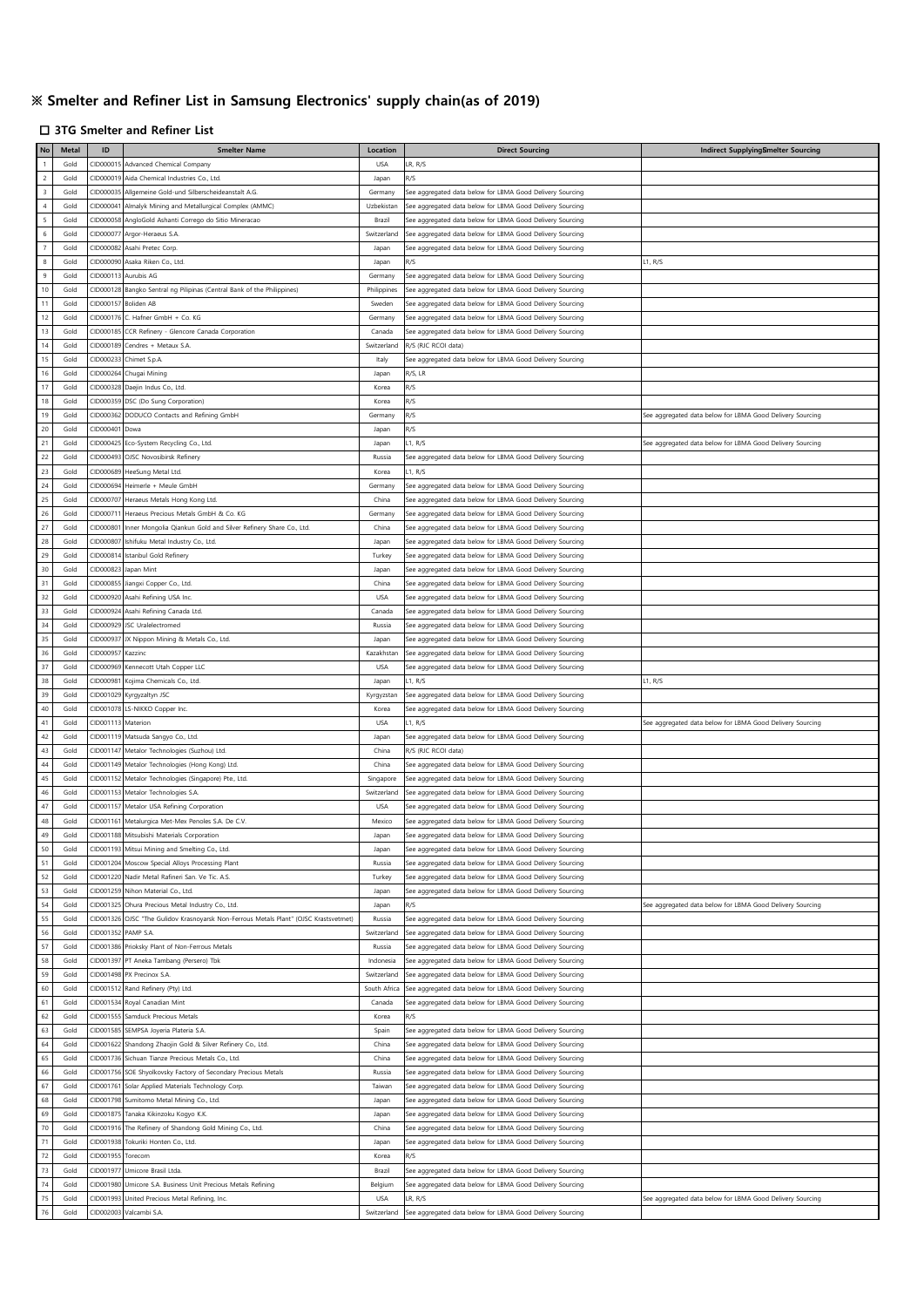| No  | <b>Metal</b> | ID                     | <b>Smelter Name</b>                                                   | Location     | <b>Direct Sourcing</b>                                    | Indirect SupplyingSmelter Sourcing                        |
|-----|--------------|------------------------|-----------------------------------------------------------------------|--------------|-----------------------------------------------------------|-----------------------------------------------------------|
| 77  | Gold         |                        | CID002030 Western Australian Mint (T/a The Perth Mint)                | Australia    | See aggregated data below for LBMA Good Delivery Sourcing |                                                           |
| 78  | Gold         |                        | CID002100 Yamakin Co., Ltd.                                           | Japan        | L1, R/S                                                   | L1, R/S                                                   |
| 79  | Gold         |                        | CID002129 Yokohama Metal Co., Ltd.                                    | Japan        | R/S                                                       |                                                           |
| 80  | Gold         |                        | CID002224 Zhongyuan Gold Smelter of Zhongjin Gold Corporation         | China        | See aggregated data below for LBMA Good Delivery Sourcing |                                                           |
| 81  | Gold         |                        | CID002243 Gold Refinery of Zijin Mining Group Co., Ltd.               | China        | See aggregated data below for LBMA Good Delivery Sourcing |                                                           |
| 82  | Gold         | CID002314              | Umicore Precious Metals Thailand                                      | Thailand     | R/S and Mined (material risk not disclosed by RJC)        |                                                           |
| 83  | Gold         |                        | CID002459 Geib Refining Corporation                                   | <b>USA</b>   | R/S                                                       |                                                           |
| 84  | Gold         |                        | CID002509 MMTC-PAMP India Pvt., Ltd.                                  | India        | See aggregated data below for LBMA Good Delivery Sourcing |                                                           |
| 85  | Gold         | CID002511              | KGHM Polska Miedz Spolka Akcyjna                                      | Poland       | See aggregated data below for LBMA Good Delivery Sourcing |                                                           |
| 86  | Gold         |                        | CID002516 Singway Technology Co., Ltd.                                | Taiwan       | L1, R/S                                                   |                                                           |
| 87  | Gold         |                        | CID002561 Emirates Gold DMCC                                          | UAE          | LR, CC, R/S                                               |                                                           |
| 88  | Gold         |                        | CID002580 T.C.A S.p.A                                                 | Italy        | See aggregated data below for LBMA Good Delivery Sourcing |                                                           |
| 89  | Gold         |                        | CID002582 REMONDIS PMR B.V.                                           | Netherland   | LR, R/S                                                   | LR, R/S                                                   |
| 90  | Gold         |                        | CID002605 Korea Zinc Co., Ltd.                                        | Korea        | L1                                                        |                                                           |
| 91  | Gold         |                        | CID002606 Marsam Metals                                               | Brazil       | LR, R/S                                                   | See aggregated data below for LBMA Good Delivery Sourcing |
| 92  | Gold         | CID002761 SAAMP        |                                                                       | France       | R/S and Mined (material risk not disclosed by RJC)        |                                                           |
| 93  | Gold         |                        | CID002762 L'Orfebre S.A.                                              | Andorra      | L1, CC, R/S                                               |                                                           |
| 94  | Gold         | CID002763 8853 S.p.A.  |                                                                       | Italy        | Not disclosed per RJC                                     |                                                           |
| 95  | Gold         | CID002765 Italpreziosi |                                                                       | Italy        | R/S and Mined (material risk not disclosed by RJC)        |                                                           |
| 96  | Gold         | CID002777              | SAXONIA Edelmetalle GmbH                                              | Germany      | L1, R/S                                                   | L1, R/S                                                   |
| 97  | Gold         |                        | CID002778 WIELAND Edelmetalle GmbH                                    | Germany      | L1, R/S                                                   | L1, R/S                                                   |
|     |              |                        |                                                                       |              | R/S and Mined (material risk not disclosed by RJC         |                                                           |
| 98  | Gold         |                        | CID002779 Ogussa Osterreichische Gold- und Silber-Scheideanstalt GmbH | Austria      | source ASM from Fairmined and Fairtrade mines)            |                                                           |
| 99  | Gold         |                        | CID002850 AU Traders and Refiners                                     | South Africa | R/S and Mined (material risk not disclosed by RJC         |                                                           |
| 100 | Gold         |                        | CID002863 Bangalore Refinery                                          | India        | LR, R/S                                                   |                                                           |
| 101 | Gold         |                        | CID002918 SungEel HiMetal Co., Ltd.                                   | Korea        | R/S                                                       |                                                           |
| 102 | Gold         |                        | CID002919 Planta Recuperadora de Metales SpA                          | Chile        | L1                                                        |                                                           |
| 103 | Gold         |                        | CID002973 Safimet S.p.A                                               | Italy        | R/S (RJC RCOI data)                                       |                                                           |
| 104 | Gold         |                        | CID003195 DS PRETECH Co., Ltd.                                        | Korea        | R/S                                                       |                                                           |
| 105 | Tantalun     |                        | CID000092 Asaka Riken Co., Ltd.                                       | Japan        | R/S                                                       |                                                           |
| 106 | Tantalun     |                        | CID000211 Changsha South Tantalum Niobium Co., Ltd.                   | China        | L1, R/S                                                   | L1, L2, CC, R/S                                           |
| 107 | Tantalun     | CID000291              | Guangdong Rising Rare Metals-EO Materials Ltd.                        | China        | L1                                                        |                                                           |
| 108 | Tantalun     |                        | CID000456 Exotech Inc.                                                | <b>USA</b>   | LR, R/S                                                   | LR, CC, DRC, R/S                                          |
| 109 | Tantalun     |                        | CID000460 F&X Electro-Materials Ltd.                                  | China        | LR, HR, DRC, CC                                           | L1, CC, DRC, R/S                                          |
| 110 | Tantalun     |                        | CID000616 Guangdong Zhiyuan New Material Co., Ltd.                    | China        | L1, DRC, R/S                                              | L1, CC, DRC, R/S                                          |
| 111 | Tantalun     |                        | CID000914 JiuJiang JinXin Nonferrous Metals Co., Ltd.                 | China        | L1, CC, DRC                                               |                                                           |
| 112 | Tantalun     |                        | CID000917 Jiujiang Tanbre Co., Ltd.                                   | China        | L1, L2, R/S                                               |                                                           |
| 113 | Tantalun     |                        | CID001076 LSM Brasil S.A.                                             | Brazil       | LR                                                        |                                                           |
| 114 | Tantalun     |                        | CID001163 Metallurgical Products India Pvt., Ltd.                     | India        | L1, L2, R/S                                               |                                                           |
| 115 | Tantalun     |                        | CID001175 Mineracao Taboca S.A.                                       | Brazil       | L1                                                        |                                                           |
| 116 | Tantalun     |                        | CID001192 Mitsui Mining and Smelting Co., Ltd.                        | Japan        | L1, R/S                                                   | L1                                                        |
| 117 | Tantalun     |                        | CID001200 NPM Silmet AS                                               | Estonia      | L1, R/S                                                   |                                                           |
| 118 | Tantalun     |                        | CID001277 Ningxia Orient Tantalum Industry Co., Ltd.                  | China        | L1, CC, R/S                                               | L1, CC, DRC                                               |
| 119 | Tantalun     |                        | CID001508 QuantumClean                                                | <b>USA</b>   | R/S                                                       |                                                           |
| 120 | Tantalun     |                        | CID001522 Yanling Jincheng Tantalum & Niobium Co., Ltd.               | China        | L1, R/S                                                   | L1, CC, DRC, R/S                                          |
| 121 | Tantalun     |                        | CID001769 Solikamsk Magnesium Works OAO                               | Russia       | L1                                                        |                                                           |
| 122 | Tantalun     |                        | CID001869 Taki Chemical Co., Ltd.                                     | Japan        | R/S, CC                                                   |                                                           |
| 123 | Tantalun     | CID001891              | <b>Telex Metals</b>                                                   | <b>USA</b>   | LR, R/S                                                   | LR                                                        |
| 124 | Tantalum     |                        | CID001969 Ulba Metallurgical Plant JSC                                | Kazakhstan   | L1, CC, DRC, R/S                                          | L1                                                        |
|     | 125 Tantalum |                        | CID002492 Hengyang King Xing Lifeng New Materials Co., Ltd.           | China        | LR, HR, CC                                                |                                                           |
| 126 | Tantalum     |                        | CID002504 D Block Metals, LLC                                         | <b>USA</b>   | L1, R/S                                                   | L1, CC, DRC, R/S                                          |
| 127 | Tantalum     |                        | CID002505 FIR Metals & Resource Ltd.                                  | China        | L1, R/S                                                   | L1, L2, CC, DRC, R/S                                      |
| 128 | Tantalum     |                        | CID002506 Jiujiang Zhongao Tantalum & Niobium Co., Ltd.               | China        | L1                                                        |                                                           |
| 129 | Tantalum     |                        | CID002508 XinXing HaoRong Electronic Material Co., Ltd.               | China        | L1, R/S                                                   | L1, L2, DRC                                               |
| 130 | Tantalum     |                        | CID002512 Jiangxi Dinghai Tantalum & Niobium Co., Ltd.                | China        | L1                                                        |                                                           |
| 131 | Tantalum     |                        | CID002539 KEMET Blue Metals                                           | Mexico       | LR, R/S                                                   | L1, CC, R/S                                               |
| 132 | Tantalum     |                        | CID002544 H.C. Starck Co., Ltd.                                       | Thailand     | LR, CC, DRC, R/S                                          | L1, CC, DRC, R/S                                          |
| 133 | Tantalum     |                        | CID002545 H.C. Starck Tantalum and Niobium GmbH                       | Germany      | LR, CC, DRC, R/S                                          | L1, CC, DRC, R/S                                          |
| 134 | Tantalum     |                        | CID002547 H.C. Starck Hermsdorf GmbH                                  | Germany      | <b>LR</b>                                                 | L1, R/S                                                   |
| 135 | Tantalum     |                        | CID002548 H.C. Starck Inc.                                            | <b>USA</b>   | LR, R/S                                                   | L1, CC, DRC, R/S                                          |
| 136 | Tantalum     |                        | CID002549 H.C. Starck Ltd.                                            | Japan        | LR, R/S                                                   | L1, CC, DRC, R/S                                          |
| 137 | Tantalum     |                        | CID002550 H.C. Starck Smelting GmbH & Co. KG                          | Germany      | LR, CC, DRC, R/S                                          | L1, CC, DRC, R/S                                          |
| 138 | Tantalum     |                        | CID002557 Global Advanced Metals Boyertown                            | <b>USA</b>   | LR, CC, DRC, R/S                                          | L1, CC, DRC, R/S                                          |
| 139 | Tantalum     |                        | CID002558 Global Advanced Metals Aizu                                 | Japan        | <b>LR</b>                                                 | L1, CC, DRC, R/S                                          |
| 140 | Tantalum     |                        | CID002568 KEMET Blue Powder                                           | <b>USA</b>   | LR                                                        | L1, R/S                                                   |
| 141 | Tantalum     |                        | CID002707 Resind Industria e Comercio Ltda.                           | Brazil       | LR                                                        | LR.                                                       |
| 142 | Tantalum     |                        | CID002842 Jiangxi Tuohong New Raw Material                            | China        | L1                                                        | L1, CC, DRC                                               |
| 143 | Tantalum     |                        | CID002847 Power Resources Ltd.                                        | Macedonia    | CC                                                        |                                                           |
| 144 | Tantalun     |                        | CID003191 Jiujiang Janny New Material Co., Ltd.                       | China        | L1                                                        | L1, CC, DRC                                               |
| 145 | Tin          |                        | CID000228 Chenzhou Yunxiang Mining and Metallurgy Co., Ltd.           | China        | L1, R/S                                                   | L1                                                        |
| 146 | Tin          | CID000292 Alpha        |                                                                       | <b>USA</b>   | L1, R/S                                                   | L1, CC, DRC, R/S                                          |
| 147 | Tin          |                        | CID000306 CV Gita Pesona                                              | Indonesia    | L1                                                        |                                                           |
| 148 | Tin          |                        | CID000309 PT Aries Kencana Sejahtera                                  | Indonesia    | L1                                                        |                                                           |
| 149 | Tin          |                        | CID000313 PT Premium Tin Indonesia                                    | Indonesia    | L1                                                        |                                                           |
| 150 | Tin          |                        | CID000315 CV United Smelting                                          | Indonesia    | L1                                                        |                                                           |
| 151 | Tin          | CID000402 Dowa         |                                                                       | Japan        | R/S                                                       |                                                           |
| 152 | Tin          | CID000438 EM Vinto     |                                                                       | Bolivia      | L1                                                        |                                                           |
| 153 | Tin          |                        | CID000468 Fenix Metals                                                | Poland       | L1                                                        |                                                           |
| 154 |              |                        |                                                                       |              | L1                                                        |                                                           |
|     | Tin          |                        | CID000538 Gejiu Non-Ferrous Metal Processing Co., Ltd.                | China        | L1                                                        |                                                           |
| 155 | Tin          |                        | CID000555 Gejiu Zili Mining And Metallurgy Co., Ltd.                  | China        |                                                           |                                                           |
| 156 | Tin          |                        | CID000760 Huichang Jinshunda Tin Co., Ltd.                            | China        | L1                                                        |                                                           |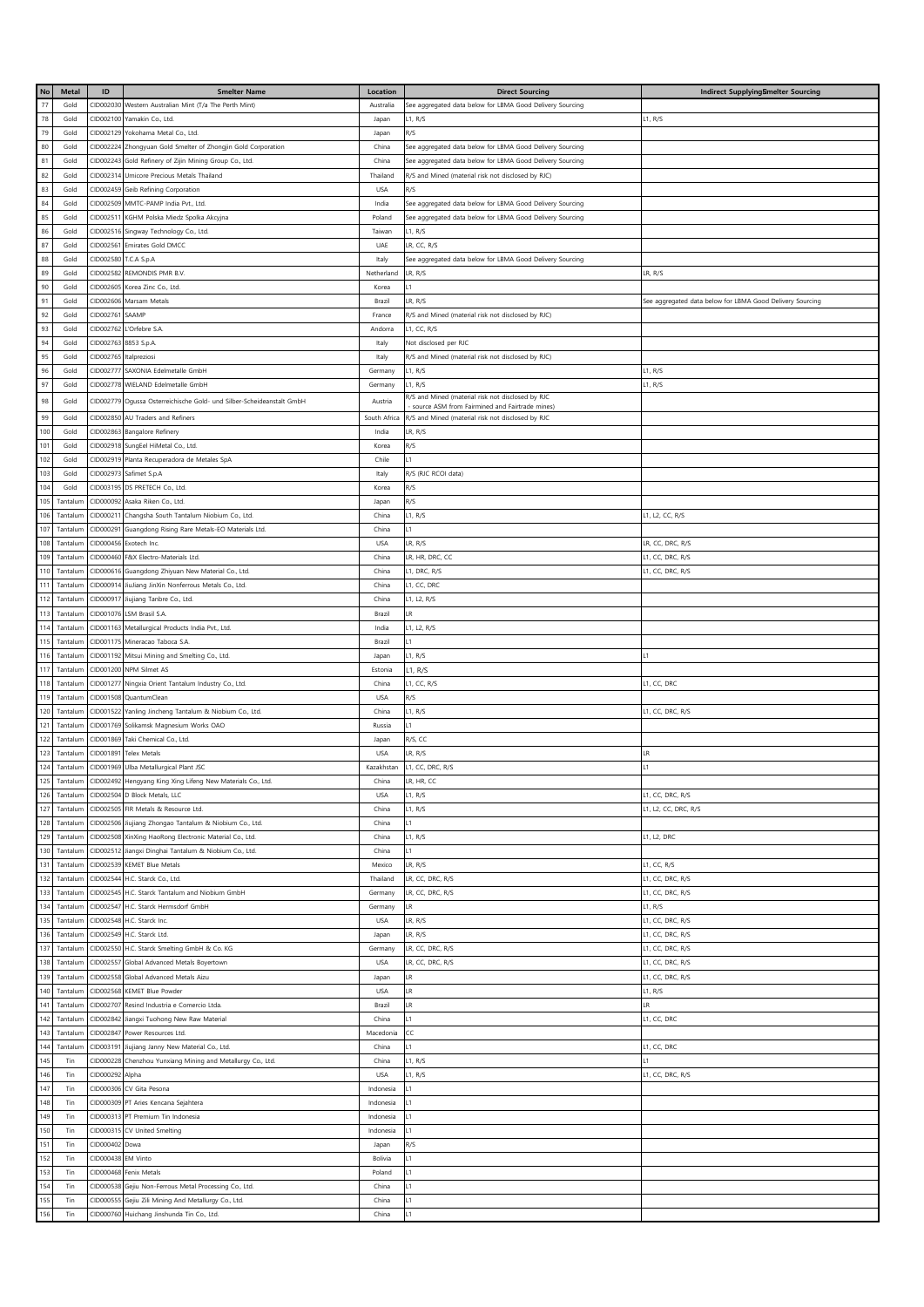| No    | Metal    | $\mathsf{ID}$ | <b>Smelter Name</b>                            | Location    | <b>Direct Sourcing</b> | Indirect SupplyingSmelter Sourcing |
|-------|----------|---------------|------------------------------------------------|-------------|------------------------|------------------------------------|
| 157   | Tin      | CID000942     | Gejiu Kai Meng Industry and Trade LLC          | China       | L1                     |                                    |
| 158   | Tin      | CID001070     | China Tin Group Co., Ltd.                      | China       | 1                      |                                    |
| 159   | Tin      | CID001105     | Malaysia Smelting Corporation (MSC)            | Malaysia    | L1, CC, DRC, R/S       | L1, R/S                            |
| 160   | Tin      | CID001142     | Metallic Resources, Inc.                       | <b>USA</b>  | L1, R/S                | L1                                 |
| 161   | Tin      | CID001173     | Mineracao Taboca S.A.                          | Brazil      | L1                     |                                    |
| 162   | Tin      | CID001182     | Minsur                                         | Perú        | L1                     |                                    |
| 163   | Tin      | CID001191     | Mitsubishi Materials Corporation               | Japan       | R/S                    |                                    |
| 164   | Tin      | CID001231     |                                                | China       | L1, R/S                |                                    |
|       |          |               | Jiangxi New Nanshan Technology Ltd.            |             |                        |                                    |
| 165   | Tin      | CID001314     | O.M. Manufacturing (Thailand) Co., Ltd.        | Thailand    | R/S                    |                                    |
| 166   | Tin      | CID001337     | Operaciones Metalurgical S.A.                  | Bolivia     | L1                     |                                    |
| 167   | Tin      |               | CID001399 PT Artha Cipta Langgeng              | Indonesia   | L1                     |                                    |
| 168   | Tin      |               | CID001402 PT Babel Inti Perkasa                | Indonesia   | L1                     |                                    |
| 169   | Tin      | CID001406     | PT Babel Surya Alam Lestari                    | Indonesia   | L1                     |                                    |
| 170   | Tin      |               | CID001419 PT Bangka Tin Industry               | Indonesia   | L1                     |                                    |
| 171   | Tin      |               | CID001421 PT Belitung Industri Sejahtera       | Indonesia   | L1                     |                                    |
| 172   | Tin      |               | CID001428 PT Bukit Timah                       | Indonesia   | L1                     |                                    |
| 173   | Tin      | CID001434     | PT DS Jaya Abadi                               | Indonesia   | L1                     |                                    |
| 174   | Tin      |               | CID001448 PT Karimun Mining                    | Indonesia   | L1                     |                                    |
| 175   | Tin      | CID001453     | PT Mitra Stania Prima                          | Indonesia   | L1                     |                                    |
| 176   | Tin      | CID001457     | PT Panca Mega Persada                          | Indonesia   | L1                     |                                    |
| 177   | Tin      | CID001458     | PT Prima Timah Utama                           | Indonesia   | L1                     |                                    |
| 178   | Tin      |               | CID001460 PT Refined Bangka Tin                | Indonesia   | L1                     | L1                                 |
| 179   | Tin      |               | CID001463 PT Sariwiguna Binasentosa            | Indonesia   | LR                     |                                    |
| 180   | Tin      |               | CID001468 PT Stanindo Inti Perkasa             | Indonesia   | L1                     |                                    |
| 181   | Tin      | CID001471     | PT Sumber Jaya Indah                           | Indonesia   | L1                     |                                    |
| 182   | Tin      |               | CID001477 PT Timah Tbk Kundur                  | Indonesia   | L1                     |                                    |
|       |          |               |                                                |             |                        |                                    |
| 183   | Tin      | CID001482     | PT Timah Tbk Mentok                            | Indonesia   | L1                     |                                    |
| 184   | Tin      |               | CID001490 PT Tinindo Inter Nusa                | Indonesia   | L1                     |                                    |
| 185   | Tin      |               | CID001493 PT Tommy Utama                       | Indonesia   | L1                     |                                    |
| 186   | Tin      |               | CID001539 Rui Da Hung                          | Taiwan      | L1, R/S                | L1                                 |
| 187   | Tin      | CID001758     | Soft Metais Ltda.                              | Brazil      | L1, R/S                | L1                                 |
| 188   | Tin      | CID001898     | Thaisarco                                      | Thailand    | L1, CC, DRC, R/S       | L1, CC, DRC, R/S                   |
| 189   | Tin      | CID001908     | Gejiu Yunxin Nonferrous Electrolysis Co., Ltd. | China       | L1, R/S                | L1, R/S                            |
| 190   | Tin      | CID002036     | White Solder Metalurgia e Mineracao Ltda.      | Brazil      | $\overline{1}$         | 11                                 |
| 191   | Tin      | CID002158     | Yunnan Chengfeng Non-ferrous Metals Co., Ltd.  | China       | L1                     |                                    |
| 192   | Tin      | CID002180     | Yunnan Tin Company Limited                     | China       | L1, R/S                | L1, CC, DRC, R/S                   |
| 193   | Tin      | CID002455     | CV Venus Inti Perkasa                          | Indonesia   | 1                      |                                    |
| 194   | Tin      | CID002468     | Magnu's Minerais Metais e Ligas Ltda.          | Brazil      | L1, R/S                |                                    |
| 195   | Tin      | CID002478     | PT Tirus Putra Mandiri                         | Indonesia   | 1                      |                                    |
| 196   | Tin      | CID002500     | Melt Metais e Ligas S.A                        | Brazil      | 1                      |                                    |
| 197   | Tin      | CID002503     | PT ATD Makmur Mandiri Jaya                     | Indonesia   | 1                      |                                    |
| 198   | Tin      | CID002517     | O.M. Manufacturing Philippines, Inc.           | Philippines | R/S                    |                                    |
| 199   | Tin      | CID002530     | PT Inti Stania Prima                           | Indonesia   | 1                      |                                    |
| 200   | Tin      | CID002570     |                                                | Indonesia   | 1                      |                                    |
| 201   | Tin      |               | CV Ayi Jaya                                    |             | 1                      |                                    |
| 202   | Tin      | CID002592     | CV Dua Sekawan<br>PT Rajehan Ariq              | Indonesia   | 1                      |                                    |
| 203   |          | CID002593     | Resind Industria e Comercio Ltda.              | Indonesia   | IR.                    | IR.                                |
|       | Tin      | CID002706     |                                                | Brazil      |                        |                                    |
| 204   | Tin      |               | CID002773 Metallo Belgium N.V.                 | Belgium     | L1, R/S                | L1, CC, DRC, R/S                   |
| 205   | Tin      |               | CID002774 Metallo Spain S.L.U.                 | Spain       | L1, R/S                | L1, CC, DRC, R/S                   |
| 206   | Tin      |               | CID002776 PT Bangka Prima Tin                  | Indonesia   | L1                     |                                    |
| 207   | Tin      | CID002816     | PT Sukses Inti Makmur                          | Indonesia   | 1                      |                                    |
| 208   | Tin      | CID002829     | PT Kijang Jaya Mandiri                         | Indonesia   | 1                      | L1                                 |
| 209   | Tin      | CID002834     | Thai Nguyen Mining and Metallurgy Co., Ltd.    | Viet Nam    | 1                      |                                    |
| 210   | Tin      | CID002835     | PT Menara Cipta Mulia                          | Indonesia   | 1                      |                                    |
| 211   | Tin      | CID002844     | HuiChang Hill Tin Industry Co., Ltd.           | China       | 1                      |                                    |
| 212   | Tin      | CID002848     | Gejiu Fengming Metallurgy Chemical Plant       | China       | 1                      | L1, R/S                            |
| 213   | Tin      | CID002849     | Guanyang Guida Nonferrous Metal Smelting Plant | China       | $\overline{1}$         | L1, R/S                            |
| 214   | Tin      | CID002870     | PT Lautan Harmonis Sejahtera                   | Indonesia   | $\overline{1}$         |                                    |
| $215$ | Tin      | CID003116     | Guangdong Hanhe Non-Ferrous Metal Co., Ltd.    | China       | L1, R/S                |                                    |
| 216   | Tin      | CID003190     | Chifeng Dajingzi Tin Industry Co., Ltd.        | China       | L1, R/S                |                                    |
| 217   | Tin      | CID003205     | PT Bangka Serumpun                             | Indonesia   | $\overline{1}$         |                                    |
| 218   | Tin      | CID003325     | Tin Technology & Refining                      | <b>USA</b>  | LR, R/S                | LR, CC, DRC, R/S                   |
| 219   | Tin      | CID003381     | PT Rajawali Rimba Perkasa                      | Indonesia   | 1                      |                                    |
| 220   | Tin      | CID003397     | Yunnan Yunfan Non-ferrous Metals Co., Ltd.     | China       | L1, R/S                |                                    |
| 221   | Tungster | CID000004     | A.L.M.T. Corp.                                 | Japan       | L1, R/S                | L1, CC, R/S                        |
| 222   | Tungster | CID000105     | Kennametal Huntsville                          | <b>USA</b>  | L1, R/S                | L1                                 |
| 223   |          | CID000218     |                                                | China       | $\overline{1}$         |                                    |
| 224   | Tungster |               | Guangdong Xianglu Tungsten Co., Ltd.           |             | $\overline{1}$         |                                    |
|       | Tungster | CID000258     | Chongyi Zhangyuan Tungsten Co., Ltd.           | China       | $\overline{1}$         |                                    |
| 225   | Tungster | CID000499     | Fujian Jinxin Tungsten Co., Ltd.               | China       |                        | L1, R/S                            |
| 226   | Tungster | CID000568     | Global Tungsten & Powders Corp.                | <b>USA</b>  | L1, CC, R/S            | L1, CC, R/S                        |
| 227   | Tungster | CID000766     | Hunan Chenzhou Mining Co., Ltd.                | China       | $\overline{1}$         |                                    |
| 228   | Tungster | CID000769     | Hunan Chunchang Nonferrous Metals Co., Ltd.    | China       | $\overline{1}$         |                                    |
| 229   | Tungster | CID000825     | apan New Metals Co., Ltd.                      | Japan       | L1, R/S                | L1, CC, DRC, R/S                   |
| 230   | Tungster | CID00087      | Ganzhou Huaxing Tungsten Products Co., Ltd.    | China       | L1                     |                                    |
| 231   | Tungster | CID000966     | Kennametal Fallon                              | USA         | L1, R/S                | L1, CC, R/S                        |
| 232   | Tungsten | CID001889     | Tejing (Vietnam) Tungsten Co., Ltd.            | Vietnam     | L1, R/S                |                                    |
| 233   | Tungsten | CID002044     | Wolfram Bergbau und Hutten AG                  | Austria     | LR, HR, CC, R/S        | LR, CC, HR                         |
| 234   | Tungster | CID002082     | Xiamen Tungsten Co., Ltd.                      | China       | LR, R/S                | LR                                 |
| 235   | Tungster | CID002095     | Xinhai Rendan Shaoguan Tungsten Co., Ltd.      | China       | $\overline{1}$         |                                    |
| 236   | Tungsten | CID002315     | Ganzhou Jiangwu Ferrotungsten Co., Ltd.        | China       | L1, R/S                |                                    |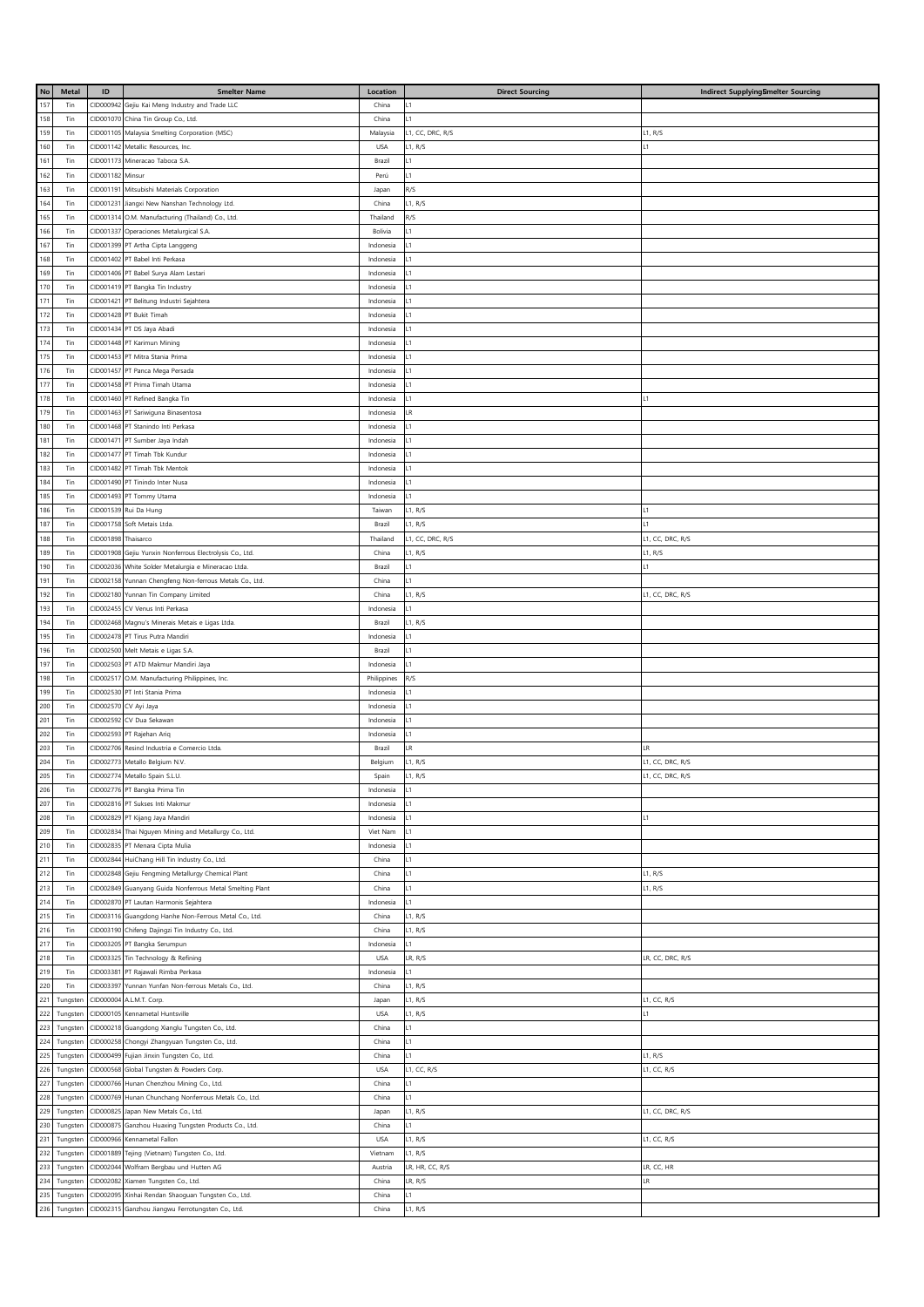| <b>No</b> | <b>Metal</b>                                                      | ID | <b>Smelter Name</b>                                                     | Location    | <b>Direct Sourcing</b> | Indirect SupplyingSmelter Sourcing |  |  |
|-----------|-------------------------------------------------------------------|----|-------------------------------------------------------------------------|-------------|------------------------|------------------------------------|--|--|
| 237       | Tungster                                                          |    | CID002316 Jiangxi Yaosheng Tungsten Co., Ltd.                           | China       | $\overline{11}$        |                                    |  |  |
| 238       | Tungster                                                          |    | CID002317 Jiangxi Xinsheng Tungsten Industry Co., Ltd.                  | China       | $\overline{11}$        |                                    |  |  |
| 239       | Tungster                                                          |    | CID002318 Jiangxi Tonggu Non-ferrous Metallurgical & Chemical Co., Ltd. | China       |                        |                                    |  |  |
|           | 240 Tungsten                                                      |    | CID002319 Malipo Haiyu Tungsten Co., Ltd.                               | China       |                        |                                    |  |  |
| 241       | Tungster                                                          |    | CID002320 Xiamen Tungsten (H.C.) Co., Ltd.                              | China       | DRC, CC, HR, R/S, LR   | LR, R/S                            |  |  |
| 242       | Tungster                                                          |    | CID002321 Jiangxi Gan Bei Tungsten Co., Ltd.                            | China       | L1                     |                                    |  |  |
| 243       | Tungster                                                          |    | CID002494 Ganzhou Seadragon W & Mo Co., Ltd.                            | China       | 11                     |                                    |  |  |
| 244       | Tungster                                                          |    | CID002502 Asia Tungsten Products Vietnam Ltd.                           | Vietnam     | L1, L3, DRC            |                                    |  |  |
| 245       | Tungster                                                          |    | CID002513 Chenzhou Diamond Tungsten Products Co., Ltd.                  | China       | L1, R/S                |                                    |  |  |
| 246       | Tungster                                                          |    | CID002541 H.C. Starck Tungsten GmbH                                     | Germany     | L1, R/S                |                                    |  |  |
|           | 247 Tungsten                                                      |    | CID002542 H.C. Starck Smelting GmbH & Co. KG                            | Germany     | R/S                    | L1, CC, R/S                        |  |  |
| 248       | Tungsten                                                          |    | CID002543 Masan Tungsten Chemical LLC (MTC)                             | Vietnam     | HR, CC, R/S            |                                    |  |  |
| 249       | Tungster                                                          |    | CID002551 Jiangwu H.C. Starck Tungsten Products Co., Ltd.               | China       | L1                     |                                    |  |  |
| 250       | Tungster                                                          |    | CID002579 Hunan Chuangda Vanadium Tungsten Co., Ltd. Wuji               | China       | LR.                    |                                    |  |  |
|           | 251 Tungsten                                                      |    | CID002589 Niagara Refining LLC                                          | USA         | L1, CC, R/S            |                                    |  |  |
| 252       | Tungsten                                                          |    | CID002645 Ganzhou Haichuang Tungsten Co., Ltd.                          | China       | $\overline{11}$        |                                    |  |  |
| 253       | Tungster                                                          |    | CID002649 Hydrometallurg, JSC                                           | Russia      | L1, R/S                |                                    |  |  |
| 254       | Tungster                                                          |    | CID002724 Unecha Refractory metals plant                                | Russia      | L1, R/S                |                                    |  |  |
| 255       | Tungster                                                          |    | CID002827 Philippine Chuangxin Industrial Co., Inc.                     | Philippines | R/S                    |                                    |  |  |
| 256       | Tungster                                                          |    | CID002830 Xinfeng Huarui Tungsten & Molybdenum New Material Co., Ltd.   | China       | L1                     |                                    |  |  |
| 257       | Tungster                                                          |    | CID002833 ACL Metais Eireli                                             | Brazil      | $\overline{11}$        |                                    |  |  |
|           | 258 Tungsten                                                      |    | CID002843 Woltech Korea Co., Ltd.                                       | Korea       | $\overline{11}$        |                                    |  |  |
| 259       | Tungsten                                                          |    | CID002845 Moliren Ltd.                                                  | Russia      | LR.                    |                                    |  |  |
| 260       | Tungsten                                                          |    | CID003182 Hunan Litian Tungsten Industry Co., Ltd.                      | China       | LR, R/S                |                                    |  |  |
| 261       | Tungsten                                                          |    | CID003388 KGETS CO., LTD.                                               | Korea       | R/S                    |                                    |  |  |
|           | ※ Source: http://www.responsiblemineralsinitiative.org/rcoi-data/ |    |                                                                         |             |                        |                                    |  |  |

|                                                                                                                                                                              | Data Key                                                                                |  |  |  |  |  |
|------------------------------------------------------------------------------------------------------------------------------------------------------------------------------|-----------------------------------------------------------------------------------------|--|--|--|--|--|
| L1<br>Level 1 countries are not identified as conflict regions or plausible areas of smuggling or export from the DRC and its nine adjoining countries.                      |                                                                                         |  |  |  |  |  |
| L <sub>2</sub><br>Level 2 countries are known or plausible countries for smuggling, export out of region or transit of materials containing tantalum, tin, tungsten or gold. |                                                                                         |  |  |  |  |  |
| <b>CC</b><br>Coverd countries are the 9 countries adjoining the Democratic Republic of Congo.                                                                                |                                                                                         |  |  |  |  |  |
| <b>DRC</b>                                                                                                                                                                   | The Democratic Republic of Congo                                                        |  |  |  |  |  |
| Low Risk(LR)                                                                                                                                                                 | Countries identified by smelters and refiners as low-risk.                              |  |  |  |  |  |
| High Risk(HR)                                                                                                                                                                | Countries identified by smelters and refiners as Conflict-Affected and High-Risk (HR)   |  |  |  |  |  |
| Recycled Scrap(R/S)                                                                                                                                                          | Secondary sources of material (non-mined)<br>*Note these countries are not listed below |  |  |  |  |  |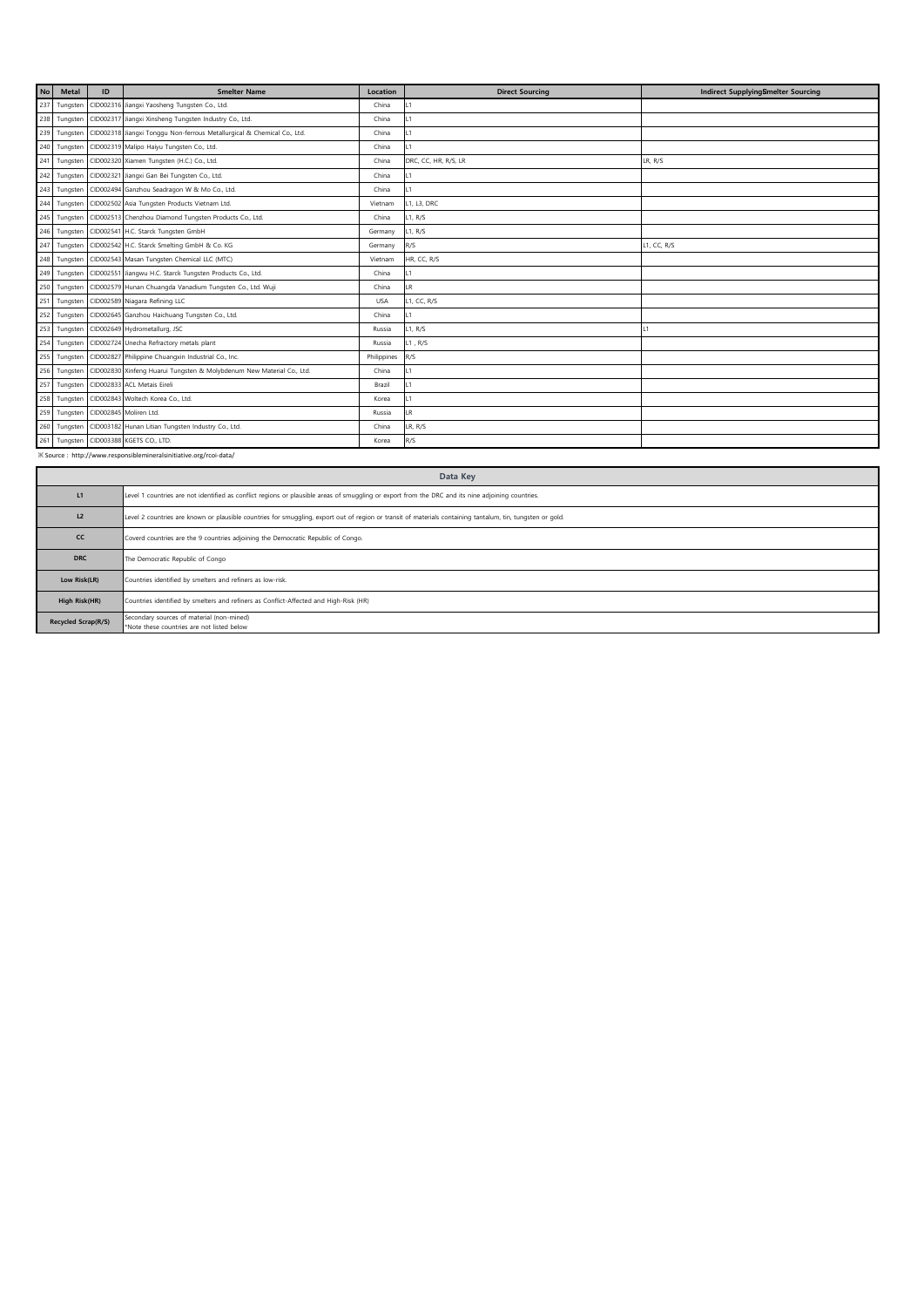## **※ Refiners Source**

| Known Countries from which Conformant Gold Refiners Source                                                                                                                                                                     |                                                                                                                                                                                                                                                                                                                                                                                                                                                                                                                                                                                                                                                                                                                                                                                                                                                                                                                                                                                                             |  |  |  |  |
|--------------------------------------------------------------------------------------------------------------------------------------------------------------------------------------------------------------------------------|-------------------------------------------------------------------------------------------------------------------------------------------------------------------------------------------------------------------------------------------------------------------------------------------------------------------------------------------------------------------------------------------------------------------------------------------------------------------------------------------------------------------------------------------------------------------------------------------------------------------------------------------------------------------------------------------------------------------------------------------------------------------------------------------------------------------------------------------------------------------------------------------------------------------------------------------------------------------------------------------------------------|--|--|--|--|
| L1                                                                                                                                                                                                                             | Benin, Bolivia (Plurinational State of), Brazil, Chile, Colombia, Ecuador, Eritrea, Mali, Mauritania, Nicaragua, Niger, Peru, Swaziland, Togo                                                                                                                                                                                                                                                                                                                                                                                                                                                                                                                                                                                                                                                                                                                                                                                                                                                               |  |  |  |  |
| L2                                                                                                                                                                                                                             | South Africa                                                                                                                                                                                                                                                                                                                                                                                                                                                                                                                                                                                                                                                                                                                                                                                                                                                                                                                                                                                                |  |  |  |  |
| <b>CC</b>                                                                                                                                                                                                                      | Fanzania, Uganda, Rwanda                                                                                                                                                                                                                                                                                                                                                                                                                                                                                                                                                                                                                                                                                                                                                                                                                                                                                                                                                                                    |  |  |  |  |
| <b>DRC</b>                                                                                                                                                                                                                     |                                                                                                                                                                                                                                                                                                                                                                                                                                                                                                                                                                                                                                                                                                                                                                                                                                                                                                                                                                                                             |  |  |  |  |
| Low Risk(LR)                                                                                                                                                                                                                   | Ghana, Guinea, Guyana                                                                                                                                                                                                                                                                                                                                                                                                                                                                                                                                                                                                                                                                                                                                                                                                                                                                                                                                                                                       |  |  |  |  |
| High Risk(HR)                                                                                                                                                                                                                  |                                                                                                                                                                                                                                                                                                                                                                                                                                                                                                                                                                                                                                                                                                                                                                                                                                                                                                                                                                                                             |  |  |  |  |
| Recycled Scrap(R/S)                                                                                                                                                                                                            |                                                                                                                                                                                                                                                                                                                                                                                                                                                                                                                                                                                                                                                                                                                                                                                                                                                                                                                                                                                                             |  |  |  |  |
|                                                                                                                                                                                                                                | Known Countries from which LBMA Good Delivery List Refiners Source - Mined Material (Provided by LBMA)                                                                                                                                                                                                                                                                                                                                                                                                                                                                                                                                                                                                                                                                                                                                                                                                                                                                                                      |  |  |  |  |
| Argentina, Amenia, Australia, Azerbaijan, Bolivia (Plurinational State of), Botswana, Brazil, Burkina Faso, Canada, Chile, China, Colombia, Cyprus, Dominican Republic, Ecuador, Egypt, Ethiopia, Finland, Georgia, Ghana, Gua |                                                                                                                                                                                                                                                                                                                                                                                                                                                                                                                                                                                                                                                                                                                                                                                                                                                                                                                                                                                                             |  |  |  |  |
| L1                                                                                                                                                                                                                             | Indonesia, Iran, Ivory Coast, Kazakhstan , Kyrgyzstan, Laos, Lebanon, Malaysia, Mali, Mauritius, Mexico, Mongolia, Morocco, Namibia, Nicaragua, Niger, Papua New Guinea, Peru, Phillipines, Puerto Rico, Russian Federation, S<br>Solomon Islands, Spain, Suriname, Sweden, Thailand, Turkey, Uruguay, USA, Uzbekistan, Zimbabwe                                                                                                                                                                                                                                                                                                                                                                                                                                                                                                                                                                                                                                                                            |  |  |  |  |
| L2                                                                                                                                                                                                                             | Kenya, South Africa                                                                                                                                                                                                                                                                                                                                                                                                                                                                                                                                                                                                                                                                                                                                                                                                                                                                                                                                                                                         |  |  |  |  |
| cc                                                                                                                                                                                                                             | <b>Fanzania</b> , Zambia                                                                                                                                                                                                                                                                                                                                                                                                                                                                                                                                                                                                                                                                                                                                                                                                                                                                                                                                                                                    |  |  |  |  |
| <b>DRC</b>                                                                                                                                                                                                                     | Congo, Democratic Republic of the                                                                                                                                                                                                                                                                                                                                                                                                                                                                                                                                                                                                                                                                                                                                                                                                                                                                                                                                                                           |  |  |  |  |
| Low Risk(LR)                                                                                                                                                                                                                   | Argentina,                                                                                                                                                                                                                                                                                                                                                                                                                                                                                                                                                                                                                                                                                                                                                                                                                                                                                                                                                                                                  |  |  |  |  |
| <b>High Risk(HR)</b>                                                                                                                                                                                                           |                                                                                                                                                                                                                                                                                                                                                                                                                                                                                                                                                                                                                                                                                                                                                                                                                                                                                                                                                                                                             |  |  |  |  |
| Recycled Scrap(R/S)                                                                                                                                                                                                            |                                                                                                                                                                                                                                                                                                                                                                                                                                                                                                                                                                                                                                                                                                                                                                                                                                                                                                                                                                                                             |  |  |  |  |
|                                                                                                                                                                                                                                | Known Countries from which LBMA Good Delivery List Refiners Source - Recycled Material (Provided by LBMA)                                                                                                                                                                                                                                                                                                                                                                                                                                                                                                                                                                                                                                                                                                                                                                                                                                                                                                   |  |  |  |  |
| L1                                                                                                                                                                                                                             | Argentina, Amenia, Australia, Austria, Bahamas, Barbados, Belarus, Belgium, Bolivia, Bosnia and Herzegovina, Brazil, Bulgaria, Bukina Faso, Cambodia, Cameroon, Canada, Caymen Islands, Chile, China, Colombia, Croatia, Curac<br>Republic, Denmark, Dominican Republic, Ecuador, Egypt, El Salvador, Estonia, Fiji, Finland, France, Gabon, Gambia, Germany, Ghana, Greece, Guatemala, Hong Kong, Hungary, Iceland, India, Indonesia, Ireland, Israel, Italy, I<br>Kosovo, Kuwait, Kyrgyzstan, Latvia, Lebanon, Liberia, Libya, Liechtenstein, Lithuania, Luxembourg, Korea, Republic of, Macau, Malaysia, Malta, Mauritius, Mexico, Morocco, Netherlands, New Caledonia, New Zealand, Nigeria, N<br>Philippines, Poland, Portugal, Romania, Russian Federation, San Marino, Saudi Arabia, Senegal, Serbia, Sierra Leone, Singapore, Slovakia, Slovenia, Spain, Sweden, Switzerland, Taiwan, Tajikistan, Thailand, Togo, Trinidad a<br>UK, USA, Uruguay, Vatican City, Venezuela, Vietnam, Yemen, Zimbabwe |  |  |  |  |
| L <sub>2</sub>                                                                                                                                                                                                                 | South Africa                                                                                                                                                                                                                                                                                                                                                                                                                                                                                                                                                                                                                                                                                                                                                                                                                                                                                                                                                                                                |  |  |  |  |
| cc                                                                                                                                                                                                                             | Tanzania                                                                                                                                                                                                                                                                                                                                                                                                                                                                                                                                                                                                                                                                                                                                                                                                                                                                                                                                                                                                    |  |  |  |  |
| <b>DRC</b>                                                                                                                                                                                                                     | Congo, Democratic Republic of the                                                                                                                                                                                                                                                                                                                                                                                                                                                                                                                                                                                                                                                                                                                                                                                                                                                                                                                                                                           |  |  |  |  |
| Low Risk(LR)                                                                                                                                                                                                                   | Argentina,                                                                                                                                                                                                                                                                                                                                                                                                                                                                                                                                                                                                                                                                                                                                                                                                                                                                                                                                                                                                  |  |  |  |  |
| High Risk(HR)                                                                                                                                                                                                                  |                                                                                                                                                                                                                                                                                                                                                                                                                                                                                                                                                                                                                                                                                                                                                                                                                                                                                                                                                                                                             |  |  |  |  |
| Recycled Scrap(R/S)                                                                                                                                                                                                            |                                                                                                                                                                                                                                                                                                                                                                                                                                                                                                                                                                                                                                                                                                                                                                                                                                                                                                                                                                                                             |  |  |  |  |
|                                                                                                                                                                                                                                | Known Countries from which Conformant Tantalum Smelters Source                                                                                                                                                                                                                                                                                                                                                                                                                                                                                                                                                                                                                                                                                                                                                                                                                                                                                                                                              |  |  |  |  |
| L1                                                                                                                                                                                                                             | Australia, Austria, Bolivia (Plurinational State of), Brazil, China, Colombia, Ethiopia, Guinea, India, Madagascar, Malaysia, Nigeria, Russian Federation, Sierra Leone, Thailand                                                                                                                                                                                                                                                                                                                                                                                                                                                                                                                                                                                                                                                                                                                                                                                                                           |  |  |  |  |
| L <sub>2</sub>                                                                                                                                                                                                                 | Mozambique                                                                                                                                                                                                                                                                                                                                                                                                                                                                                                                                                                                                                                                                                                                                                                                                                                                                                                                                                                                                  |  |  |  |  |
| CC                                                                                                                                                                                                                             | Burundi, Rwanda                                                                                                                                                                                                                                                                                                                                                                                                                                                                                                                                                                                                                                                                                                                                                                                                                                                                                                                                                                                             |  |  |  |  |
| <b>DRC</b>                                                                                                                                                                                                                     | Congo, Democratic Republic of the                                                                                                                                                                                                                                                                                                                                                                                                                                                                                                                                                                                                                                                                                                                                                                                                                                                                                                                                                                           |  |  |  |  |
| Low Risk(LR)                                                                                                                                                                                                                   | Australia, Brazil, China, Ethiopia, India, Mozambique, Namibia, Nigeria, Zimbabwe                                                                                                                                                                                                                                                                                                                                                                                                                                                                                                                                                                                                                                                                                                                                                                                                                                                                                                                           |  |  |  |  |
| High Risk(HR)                                                                                                                                                                                                                  |                                                                                                                                                                                                                                                                                                                                                                                                                                                                                                                                                                                                                                                                                                                                                                                                                                                                                                                                                                                                             |  |  |  |  |
| Recycled Scrap(R/S)                                                                                                                                                                                                            |                                                                                                                                                                                                                                                                                                                                                                                                                                                                                                                                                                                                                                                                                                                                                                                                                                                                                                                                                                                                             |  |  |  |  |
|                                                                                                                                                                                                                                |                                                                                                                                                                                                                                                                                                                                                                                                                                                                                                                                                                                                                                                                                                                                                                                                                                                                                                                                                                                                             |  |  |  |  |
|                                                                                                                                                                                                                                | Known Countries from which Conformant Tin Smelters Source                                                                                                                                                                                                                                                                                                                                                                                                                                                                                                                                                                                                                                                                                                                                                                                                                                                                                                                                                   |  |  |  |  |
| L1                                                                                                                                                                                                                             | Australia, Bolivia (Plurinational State of), Brazil, China, Colombia, Guinea, Indonesia, Laos, Malaysia, Mongolia, Myanmar, Nigeria, Peru, Portugal, Russian Federation, Taiwan, Thailand, United Kingdom of Great Britain and                                                                                                                                                                                                                                                                                                                                                                                                                                                                                                                                                                                                                                                                                                                                                                              |  |  |  |  |
| L2                                                                                                                                                                                                                             |                                                                                                                                                                                                                                                                                                                                                                                                                                                                                                                                                                                                                                                                                                                                                                                                                                                                                                                                                                                                             |  |  |  |  |
| cc                                                                                                                                                                                                                             | Burundi, Rwanda, Uganda                                                                                                                                                                                                                                                                                                                                                                                                                                                                                                                                                                                                                                                                                                                                                                                                                                                                                                                                                                                     |  |  |  |  |
| <b>DRC</b>                                                                                                                                                                                                                     | Congo, Democratic Republic of the                                                                                                                                                                                                                                                                                                                                                                                                                                                                                                                                                                                                                                                                                                                                                                                                                                                                                                                                                                           |  |  |  |  |
| Low Risk(LR)                                                                                                                                                                                                                   |                                                                                                                                                                                                                                                                                                                                                                                                                                                                                                                                                                                                                                                                                                                                                                                                                                                                                                                                                                                                             |  |  |  |  |
| High Risk(HR)                                                                                                                                                                                                                  |                                                                                                                                                                                                                                                                                                                                                                                                                                                                                                                                                                                                                                                                                                                                                                                                                                                                                                                                                                                                             |  |  |  |  |
| Recycled Scrap(R/S)                                                                                                                                                                                                            |                                                                                                                                                                                                                                                                                                                                                                                                                                                                                                                                                                                                                                                                                                                                                                                                                                                                                                                                                                                                             |  |  |  |  |
|                                                                                                                                                                                                                                |                                                                                                                                                                                                                                                                                                                                                                                                                                                                                                                                                                                                                                                                                                                                                                                                                                                                                                                                                                                                             |  |  |  |  |
| L1                                                                                                                                                                                                                             | Known Countries from which Conformant Tungsten Smelters Source<br>Australia, Bolivia, Brazil, China, Colombia, Guinea, Indonesia, Laos, Malaysia, Mongolia, Myanmar, Nigeria, Peru, United Kingdom of Great Britain and Northern Ireland, Russian Federation, Taiwan, Thailand, United States of                                                                                                                                                                                                                                                                                                                                                                                                                                                                                                                                                                                                                                                                                                            |  |  |  |  |
| L <sub>2</sub>                                                                                                                                                                                                                 |                                                                                                                                                                                                                                                                                                                                                                                                                                                                                                                                                                                                                                                                                                                                                                                                                                                                                                                                                                                                             |  |  |  |  |
| cc                                                                                                                                                                                                                             | Burundi, Rwanda, Uganda                                                                                                                                                                                                                                                                                                                                                                                                                                                                                                                                                                                                                                                                                                                                                                                                                                                                                                                                                                                     |  |  |  |  |
| <b>DRC</b>                                                                                                                                                                                                                     | Congo, Democratic Republic of the                                                                                                                                                                                                                                                                                                                                                                                                                                                                                                                                                                                                                                                                                                                                                                                                                                                                                                                                                                           |  |  |  |  |
| Low Risk(LR)                                                                                                                                                                                                                   |                                                                                                                                                                                                                                                                                                                                                                                                                                                                                                                                                                                                                                                                                                                                                                                                                                                                                                                                                                                                             |  |  |  |  |
| High Risk(HR)                                                                                                                                                                                                                  |                                                                                                                                                                                                                                                                                                                                                                                                                                                                                                                                                                                                                                                                                                                                                                                                                                                                                                                                                                                                             |  |  |  |  |